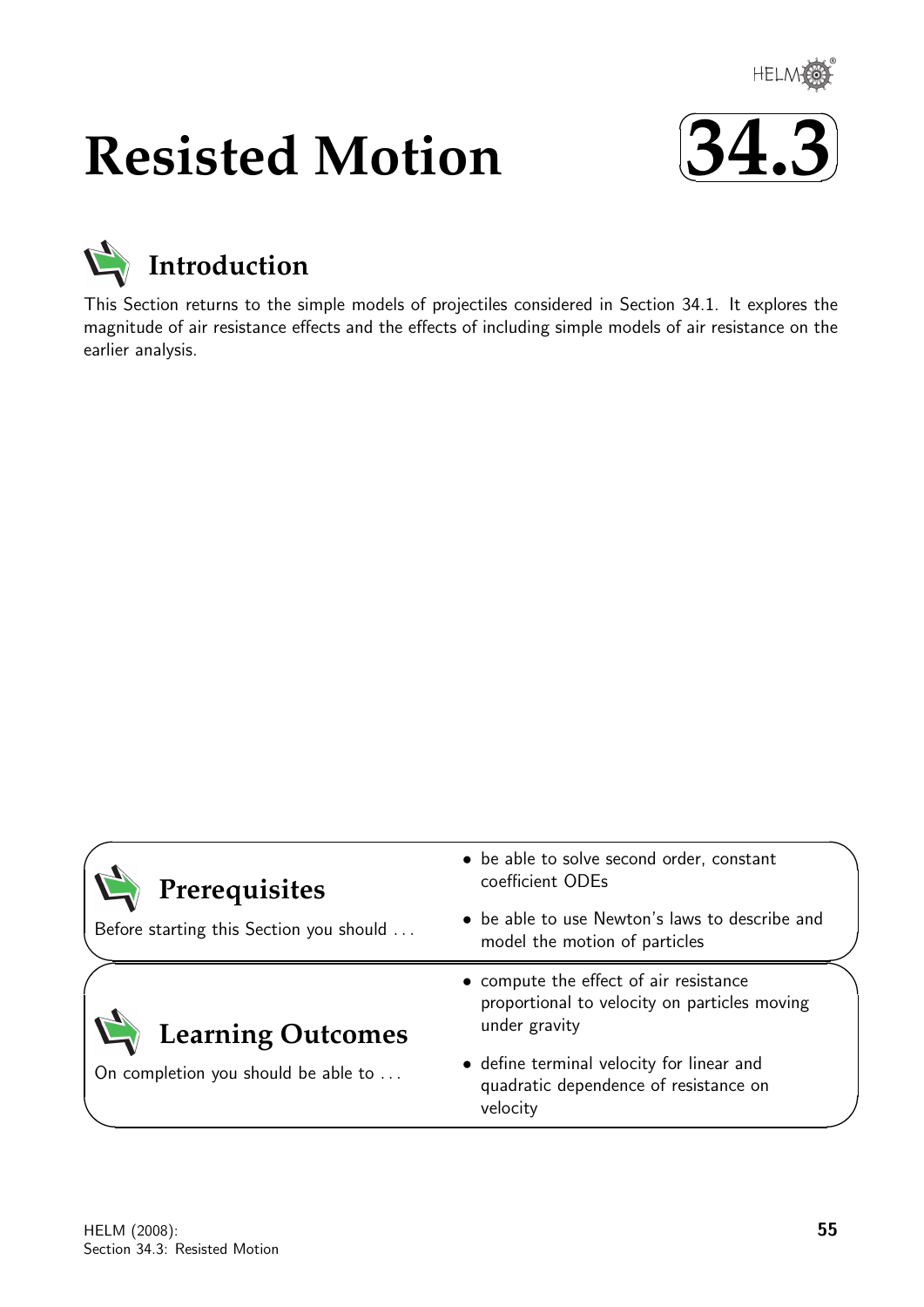# **1. Resisted motion**

## **Resistance proportional to velocity**

In Section 34.2 we introduced methods of analysing the motion of projectiles on the assumption that air resistance or **drag** can be neglected. In this Section we will consider the accuracy of this assumption in some particular cases and take a look at the consequences which including air resistance has for the vector analysis of forces and motion.

Consider the subsequent motion of an object that is thrown horizontally. Let us introduce coordinate axes x (horizontal, unit vector  $\underline{i}$ ) and y (vertical upwards, unit vector  $j$ ) and place the origin of coordinates at the point of release. The forces on the object consist of the weight  $mqj$  and a resisting force proportional to the velocity  $v$ . This force may be written

$$
-c\underline{v} = -cx\underline{i} - c\dot{y}\underline{j},
$$

where  $c$  is a constant of proportionality. Newton's second law gives

 $ma = m(\ddot{x}i + \ddot{y}j) = (-c\dot{x}i - c\dot{y}j - mqj).$ 

This can be separated into two equations:

$$
m\ddot{x} = -c\dot{x} \tag{3.1}
$$

and

$$
m\ddot{y} = -c\dot{y} - mg.\tag{3.2}
$$

These equations each involve only one variable so they are **uncoupled**. They can be solved separately. Consider the Equation (3.1) for the horizontal motion, first in the form

 $m\ddot{x} + c\dot{x} = 0.$ 

Dividing through by m and using a new constant  $\kappa = c/m$ ,

 $\ddot{x} + \kappa \dot{x} = 0$ 

A solution to this equation (see HELM 19) is

$$
x = A + Be^{-\kappa t}
$$

where  $A$  and  $B$  are constants. These constants may be evaluated by means of the initial conditions

$$
x(0) = 0 \qquad \dot{x}(0) = v_0
$$

where  $v_0$  is the speed with which the object is thrown (recall that it is thrown horizontally). The first condition gives

$$
0=A+B
$$

which means that  $A = -B$ . The second gives

$$
v_0 = -B\kappa
$$

which implies that  $B=-\frac{v_0}{c}$ κ , so

$$
x(t) = \frac{v_0}{\kappa} \left( 1 - e^{-\kappa t} \right) \tag{3.3}
$$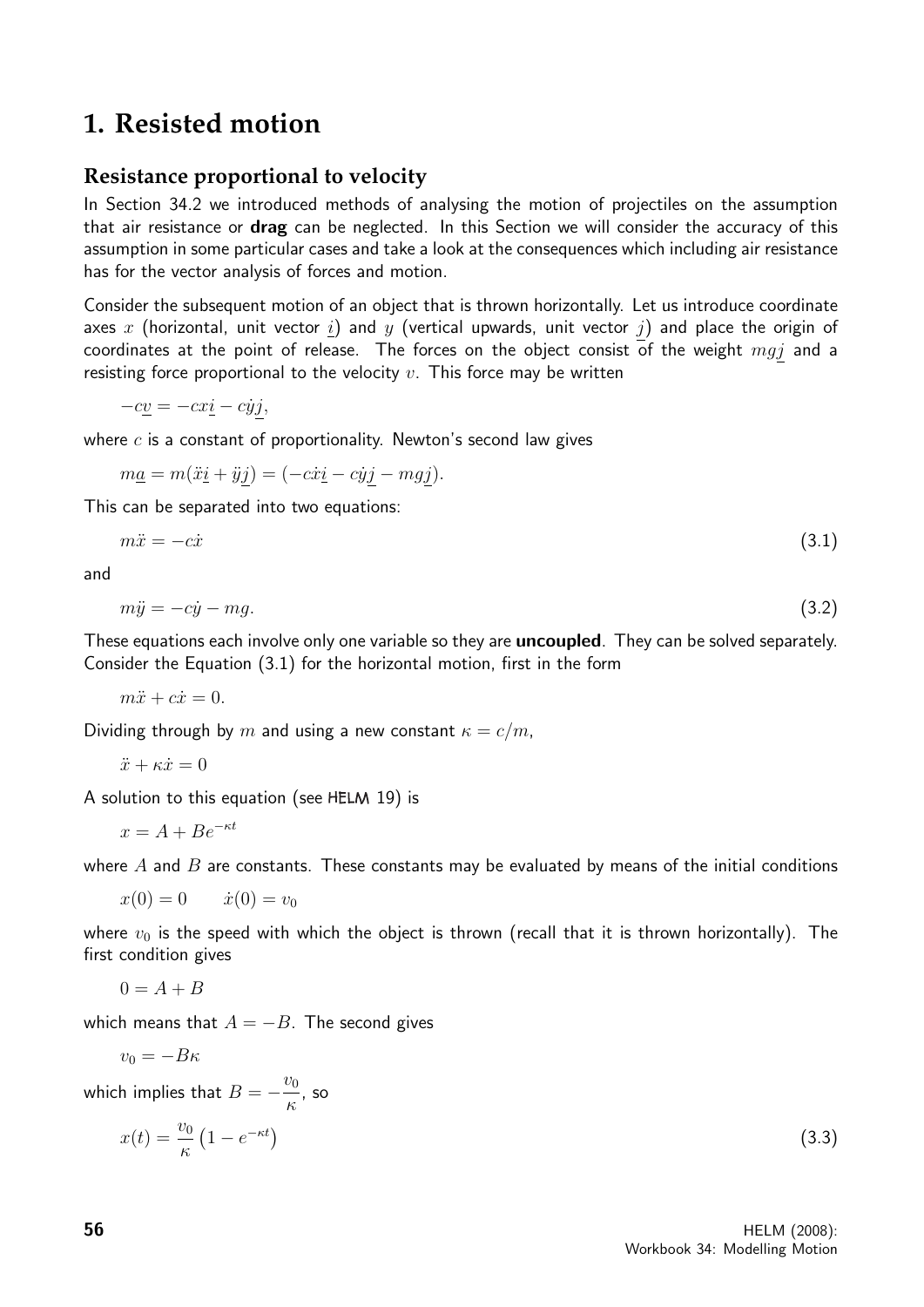The initial conditions for the vertical motion are

$$
y(0) = 0
$$
  $\dot{y}(0) = 0.$ 

Equation (3.2), in the form

$$
\ddot{y} + \kappa \dot{y} = -g
$$

may be solved by multiplying through by  $e^{kt}$  (HELM 19) which enables us to write

$$
\frac{d}{dt}(\dot{y}e^{\kappa t}) = -ge^{\kappa t}.
$$

After integrating with respect to  $t$  twice,

$$
y(t) = C + De^{-\kappa t} - \frac{gt}{\kappa}.
$$

The initial conditions give

$$
0 = C + D \qquad \text{and} \qquad 0 = -\kappa D - g/\kappa
$$

which means that  $D=-g/\kappa^2$  , so  $C=g/\kappa^2$  and

$$
y(t) = \frac{g}{\kappa^2} (1 - e^{-\kappa t}) - \frac{gt}{\kappa}.\tag{3.4}
$$

From Equation (3.1), the horizontal component of velocity is

$$
\dot{x}(t) = v_0 e^{-\kappa t}.\tag{3.5}
$$

The air resistance causes the horizontal component of velocity to decrease exponentially from its original value. From Equation (3.2), the upward vertical component of velocity is

$$
\dot{y}(t) = \frac{g}{\kappa} \left( e^{-\kappa t} - 1 \right). \tag{3.6}
$$

For very large values of t, e<sup> $-kt$ </sup> is near zero, so the vertical component of velocity is nearly constant at  $-q/\kappa$ . The negative sign indicates that the object is moving downwards.  $q/\kappa$  represents the terminal velocity for vertical motion under gravity for a particle subject to air resistance proportional to velocity. Sketches of the variations of the components of velocity with time are shown in Figure 30.



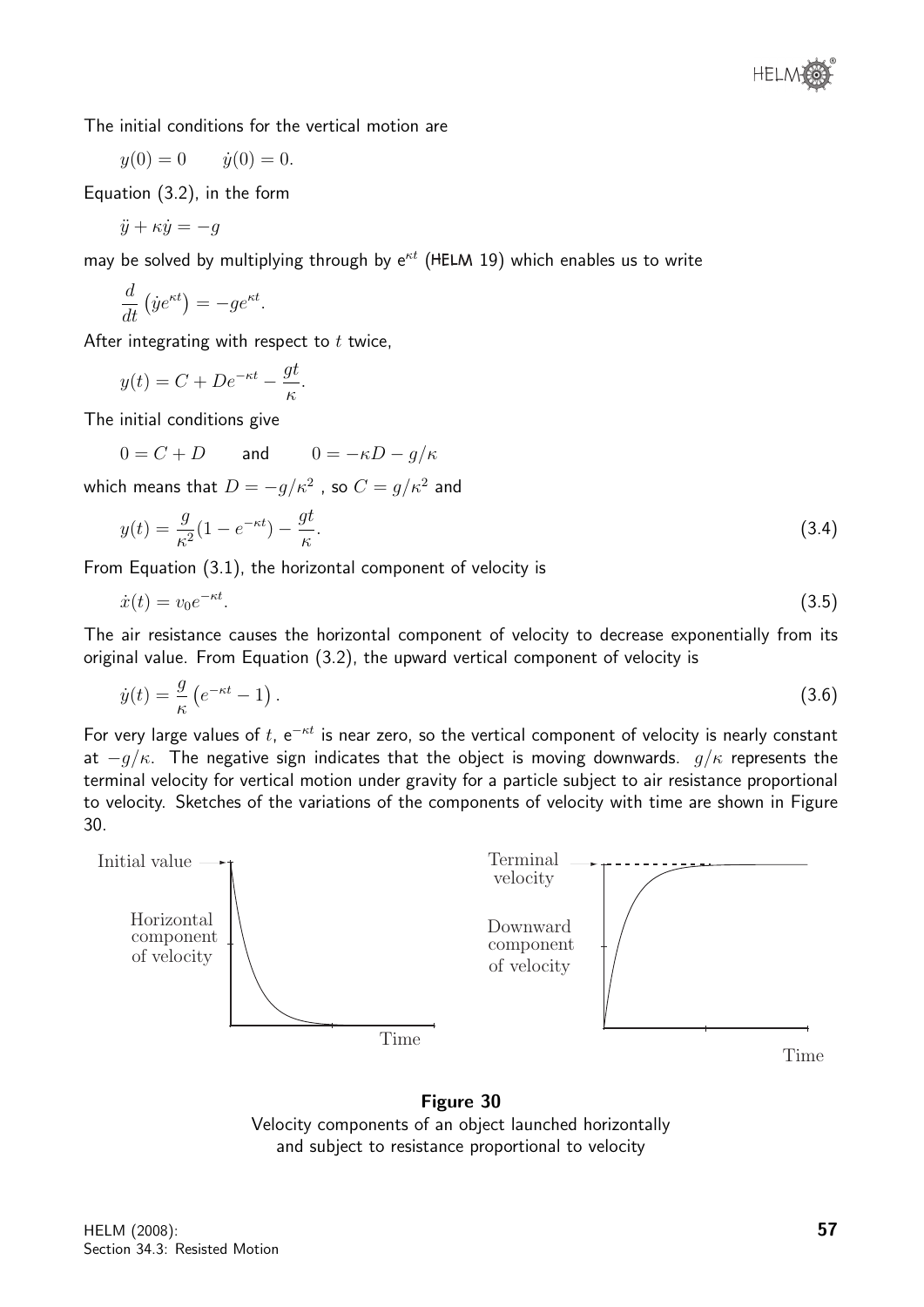By combining the components of velocity given in (3.5) and (3.6), it is possible to obtain the magnitude and direction of the velocity of an object projected horizontally at speed  $v_0$  and subject to air resistance proportional to velocity, the magnitude is  $\sqrt{(\dot{x}(t))^2 + (\dot{y}(t))^2}$  and the direction is  $\tan^{-1}(\dot{y}(t)/\dot{x}(t)).$ 

Note that the expression for terminal velocity could be obtained directly from (3.2), by setting  $\ddot{y} = 0$ .



## **Example 16**

At the time that the parachute opens a parachutist of mass 100 kg is travelling horizontally at 20 m s<sup>-1</sup> and is 200 m above the ground. Calculate (a) the parachutist's height above the ground and (b) the magnitude and direction of the parachutist's velocity after 10 s assuming that air resistance during the first 100 m of fall may be modelled as proportional to velocity with constant of proportionality  $c = 100$ .

#### Solution

- (a) Substituting  $m = 100, g = 9.81$  and  $c = 100$  in Equation (3.4) gives the distance dropped during 10 s as 88.3 m. So the parachutist will be 111.7 m above the ground after 10 s. The model is valid up to this distance.
- (b) The vertical component of velocity after 10 s is given by Equation (3.6) i.e. 9.81 m s<sup>-1</sup>. The horizontal component of velocity is given by Equation (3.5) i.e.  $9.08 \times 10^{-4}$  m s $^{-1}$ , which is practically negligible. So, after 10 s, the parachutist will be moving more or less vertically downwards at  $9.81\,$  m s $^{-1}.$

If the object is launched at some angle  $\theta$  above the horizontal, then the initial conditions on velocity are

$$
\dot{x}(0) = v_0 \cos \theta \qquad \dot{y}(0) = v_0 \sin \theta
$$

These lead to the following equations, replacing (3.3) and (3.4):

$$
x(t) = \frac{v_0 \cos \theta}{\kappa} \left( 1 - e^{-\kappa t} \right) \tag{3.7}
$$

$$
y(t) = \left[\frac{v_0 \sin \theta}{\kappa} + \frac{g}{\kappa^2}\right] \left(1 - e^{-\kappa t}\right) - \frac{gt}{\kappa}.\tag{3.8}
$$

To obtain the trajectory of the object, (3.7) can be rearranged to give

$$
(1 - e^{-\kappa t}) = \frac{\kappa x}{v_0 \cos \theta} \quad \text{and} \quad t = -\frac{1}{\kappa} \ln \left( 1 - \frac{\kappa x}{v_0 \cos \theta} \right).
$$

These can be substituted in (3.8) to give

$$
y = x \left( \tan \theta + \frac{g}{\kappa v_0 \cos \theta} \right) + \frac{g}{\kappa^2} \ln \left( 1 - \frac{\kappa x}{v_0 \cos \theta} \right). \tag{3.9}
$$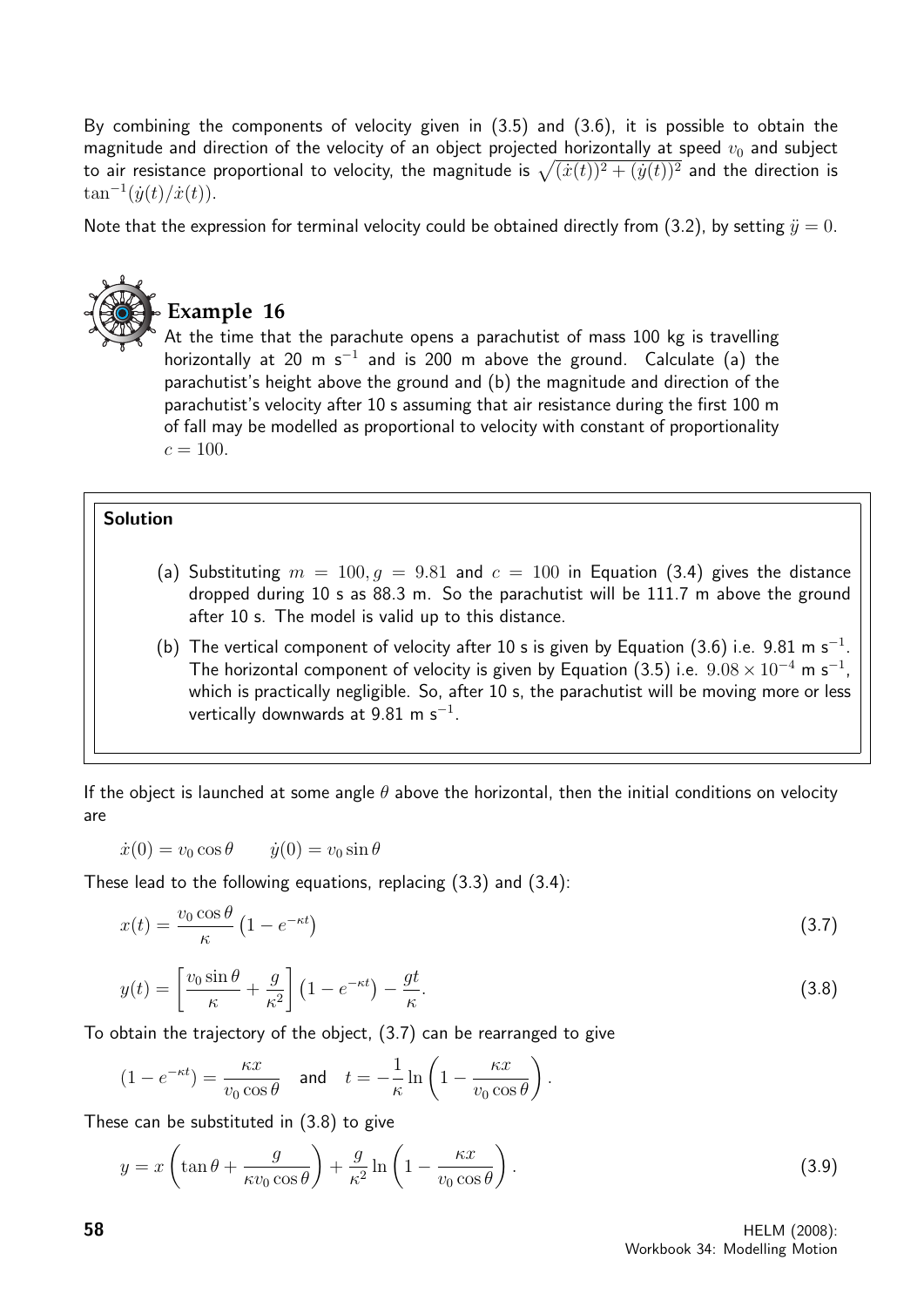

Figure 31 compares predictions from this result with those predicted from the result obtained by ignoring air resistance (Equations (3.1) and (3.2)). The effect of including air resistance is to change the projectile trajectory from a parabola, symmetrical about the highest point, to an asymmetric curve, resulting in reduced maximum range.



#### Figure 31

Predicted trajectories of an object projected at 45° with speed 40 m s<sup>-1</sup> in the absence of air resistance (solid line) and with air resistance proportional to velocity such that  $\kappa = 0.184$  (broken line)

#### **Quadratic resistance**

Unfortunately, it is not often very accurate to model air resistance by a force that is simply proportional to velocity. For a spherical object, a good approximation for the dependence of the air resistance force vector  $\underline{R}$  on the speed  $(\underline{v})$  and diameter  $(D)$  of the object is

$$
\underline{R} = (c_1 D + c_2 D^2 | \underline{v} |) \underline{v} \tag{3.10}
$$

with  $c_1\,=\,1.55\times 10^{-4}$  and  $c_2\,=\,0.22$  in SI units for air. As would be expected intuitively, the bigger the sphere and the faster it is moving the greater the drag it will experience. If D and  $|v|$  are very small then the second term in (3.10) can be neglected compared with the first and the linear approximation is reasonable i.e.

$$
\underline{R} \simeq c_1 D \underline{v} \qquad D|\underline{v}| \le 10^{-5}.\tag{3.11}
$$

Note that  $c_1 \ll c_2$ , so if D and  $|v|$  are not very small, for example a cricket ball  $(D = 0.7 \text{ m})$ moving at 40 m s<sup>-1</sup>, the first term in (3.10) can be neglected compared with the second. This gives rise to the quadratic approximation

$$
\underline{R} \simeq c_2 D^2 |\underline{v}| \underline{v} \qquad 10^{-2} \le D |\underline{v}| \le 1. \tag{3.12}
$$

The ranges of validity of these approximations are shown graphically in Figure 32 for a sphere of diameter 0.01 m. In general the linear approximation is accurate for small slow-moving objects and the quadratic approximation is satisfactory for larger faster objects. The linear approximation is similar to Stokes' law (first stated in 1845):

$$
|\underline{R}| = 6\pi\mu r|\underline{v}| \tag{3.13}
$$

HELM (2008): Section 34.3: Resisted Motion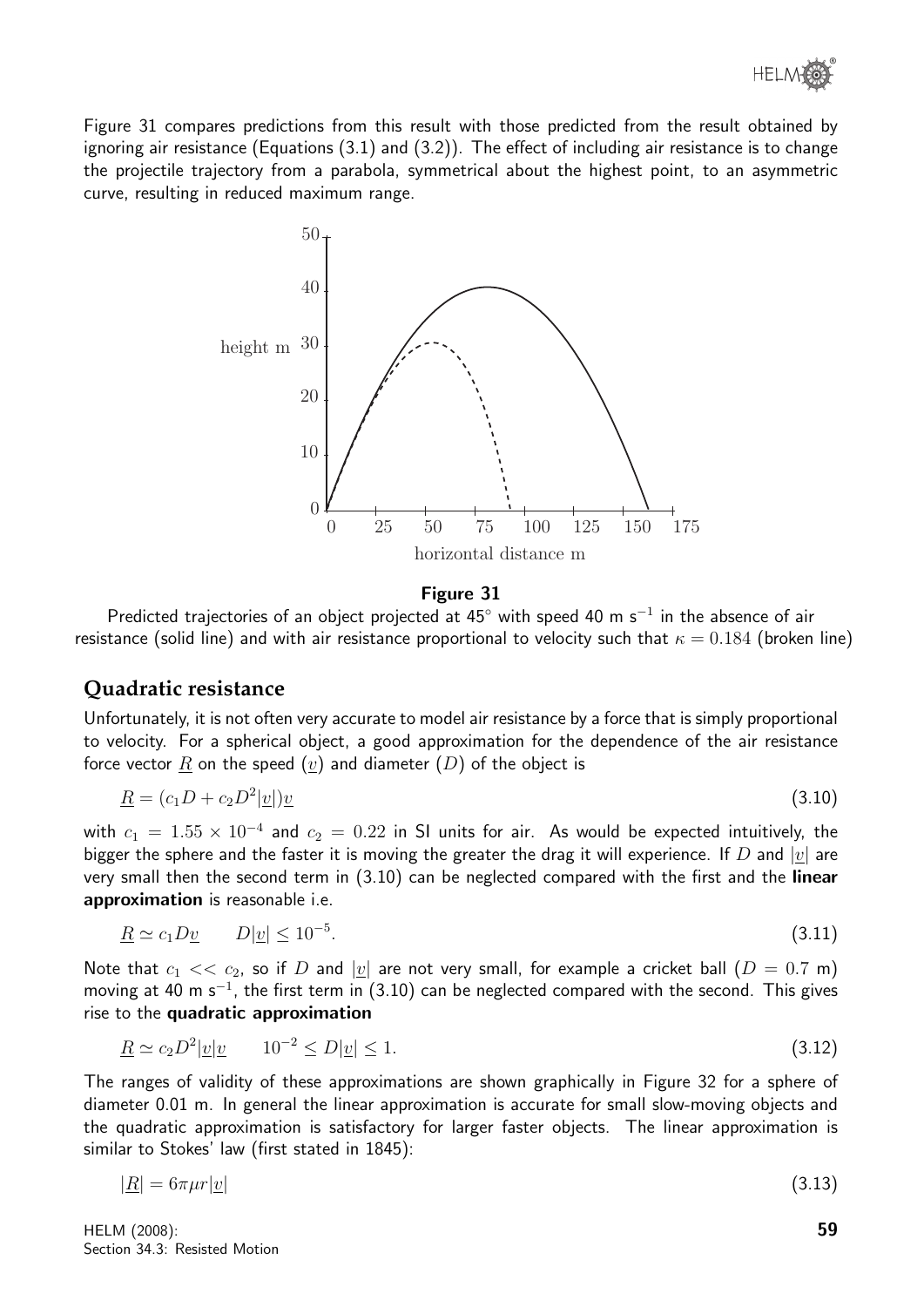where  $\mu$  is the coefficient of viscosity of the fluid surrounding a sphere of radius r. According to Stokes' law,  $c_1 = 3\pi\mu$ . This gives  $c_1 = 0.17 \times 10^{-4}$  kg m<sup>-1</sup>s<sup>-1</sup> for air. Similarly, the quadratic approximation is consistent with a relationship deduced by Prandtl (first stated in 1917) for a sphere:

$$
|\underline{R}| = 0.625 \rho r^2 |\underline{v}|^2 \tag{3.14}
$$

where  $\rho$  is the density of the fluid. This implies that  $c_2 = 0.625\rho/4 = 0.202$  kg m $^{-3}$  for air.



#### Figure 32

Resistive force, as a function of the product of diameter and speed, predicted by Equation (3.10) (solid line) and the approximations Equation (3.11) (broken line) and Equation (3.12) (dash-dot line), for a sphere of diameter 0.01m

The mathematical complexity of the equations for projectile motion in 2D resulting from the quadratic approximation is considerable. Consider an object with an initial horizontal velocity and the same coordinate axes as before, but this time the resistive force is given by  $c|v|v$  (the quadratic approximation). For this case Newton's second law gives

$$
m\underline{a} = m(\ddot{x}\underline{i} + \ddot{y}\underline{j}) = -c\dot{x}\sqrt{(\dot{x}^2 + \dot{y}^2)}\underline{i} - c\dot{y}\sqrt{(\dot{x}^2 + \dot{y}^2)}\underline{j} - mg\underline{j}.
$$

The corresponding scalar differential equations are

$$
m\ddot{x} = -c\dot{x}\sqrt{(\dot{x}^2 + \dot{y}^2)}
$$

and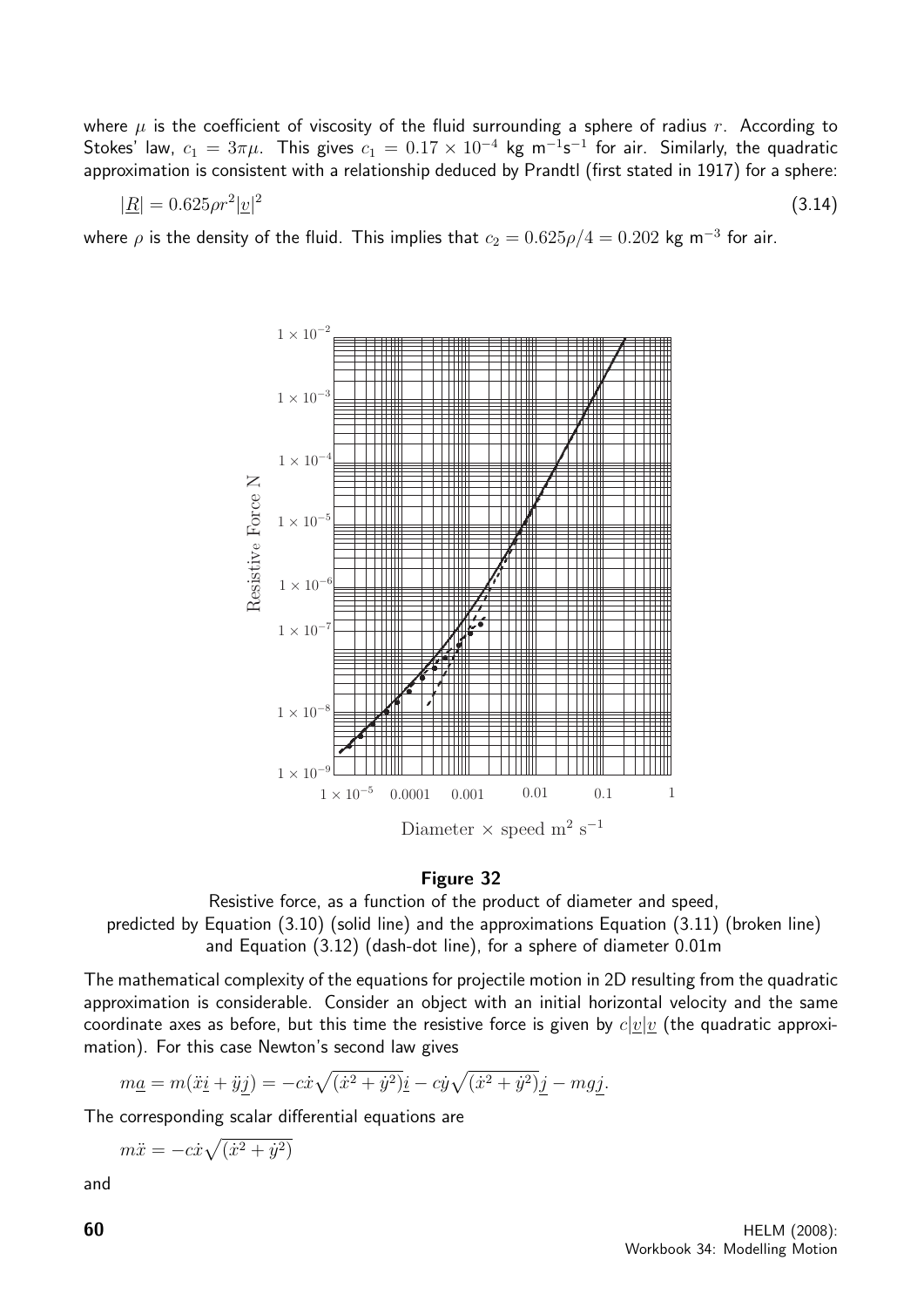

$$
m\ddot{y} = -c\dot{y}\sqrt{(\dot{x}^2 + \dot{y}^2)} - mg.
$$

You should note that  $\dot{x}$  and  $\dot{y}$  appear in both equations and cannot be separated out. These differential equations are coupled. (Ways of dealing with such coupled equations is introduced in HELM 20.)



Suppose that the academic in Example 1.5 screws up sheets of paper into spheres of radius 0.03 m and mass 0.01 kg. Calculate the effect of linear air resistance on the likelihood of the chosen trajectory entering the waste paper basket.

| Your solution                                                                                                                                                                                                                                                                                                                                                   |  |
|-----------------------------------------------------------------------------------------------------------------------------------------------------------------------------------------------------------------------------------------------------------------------------------------------------------------------------------------------------------------|--|
|                                                                                                                                                                                                                                                                                                                                                                 |  |
|                                                                                                                                                                                                                                                                                                                                                                 |  |
|                                                                                                                                                                                                                                                                                                                                                                 |  |
|                                                                                                                                                                                                                                                                                                                                                                 |  |
|                                                                                                                                                                                                                                                                                                                                                                 |  |
|                                                                                                                                                                                                                                                                                                                                                                 |  |
|                                                                                                                                                                                                                                                                                                                                                                 |  |
|                                                                                                                                                                                                                                                                                                                                                                 |  |
|                                                                                                                                                                                                                                                                                                                                                                 |  |
|                                                                                                                                                                                                                                                                                                                                                                 |  |
| <b>Answer</b><br>Since $D \underline{v}  = 4.75 \times 0.06 = 0.285$ , the linear approximation for air resistance is not valid. If however<br>it is assumed that it is, then $\kappa = c_1 D/m = 1.55 \times 10^{-4} \times 0.06/0.01 = 9.3 \times 10^{-4}$ . A plot of the<br>resulting trajectory according to Equation (3.9) is shown in the diagram below. |  |
| $\overline{2}$                                                                                                                                                                                                                                                                                                                                                  |  |
|                                                                                                                                                                                                                                                                                                                                                                 |  |
| height m<br>3.3<br>1                                                                                                                                                                                                                                                                                                                                            |  |
|                                                                                                                                                                                                                                                                                                                                                                 |  |
| 0.2                                                                                                                                                                                                                                                                                                                                                             |  |
| $\theta$<br>$\overline{2}$<br>horizontal distance m<br>3<br>$\overline{4}$<br>$\mathbf{1}$                                                                                                                                                                                                                                                                      |  |
| Predicted trajectory of paper balls with linear air resistance                                                                                                                                                                                                                                                                                                  |  |
| With the stated assumptions, air resistance is predicted to have little or no effect on the trajectory                                                                                                                                                                                                                                                          |  |

of the paper balls.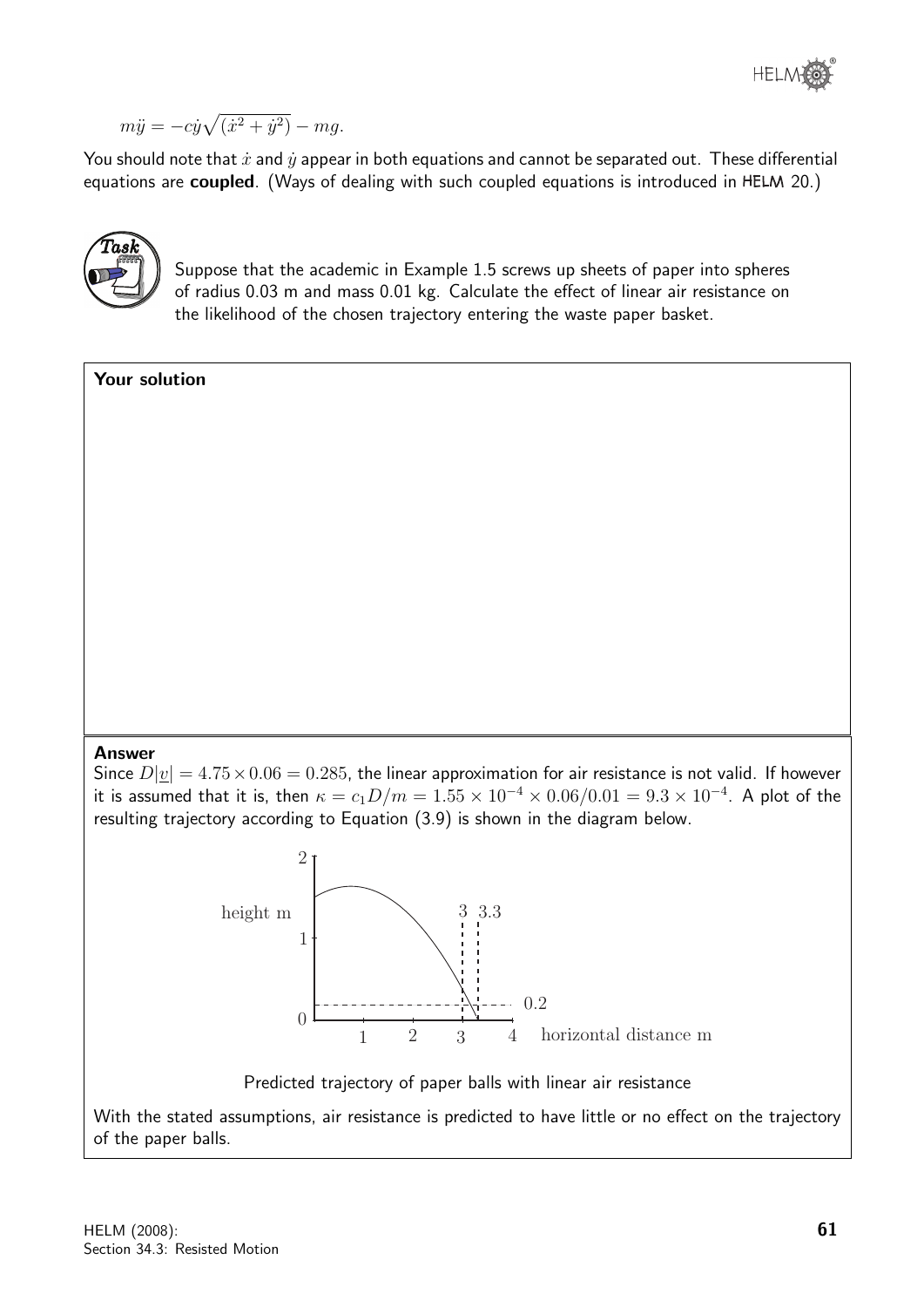### **Vertical motion with quadratic resistance**

Although it is not straightforward to model motion in 2D with resistance proportional to velocity squared, it is possible to consider the motion of an object falling vertically under gravity experiencing quadratic air resistance. In this case the equation of motion may be written in terms of the (vertical) velocity (  $\dot{y} = v$ ) as

$$
m\frac{dv}{dt} = mg - cv^2.
$$

This nonlinear differential equation can be solved by using separation of variables (HELM 19). First we rearrange the differential equation to give

$$
\frac{dt}{dv} = \frac{-m/c}{-\frac{mg}{c} + v^2}.
$$

Then we integrate both sides with respect to v, and write  $\kappa_1 = c/m$  (note that this c is different from the  $c$  used for linear air resistance) which yields

$$
t + C = \frac{1}{2\sqrt{g\kappa_1}} \ln\left(\frac{a+v}{a-v}\right)
$$

where  $a=\sqrt{g/\kappa_1}$  . If the object starts from rest  $C=0$ , so

$$
\frac{a+v}{a-v} = e^{2t\sqrt{g\kappa_1}} \text{ and}
$$
  

$$
v = a \frac{\left(1 - e^{-2t\sqrt{g\kappa_1}}\right)}{\left(1 + e^{-2t\sqrt{g\kappa_1}}\right)} = a \tanh(t\sqrt{g\kappa_1}).
$$
\n(3.15)

Note that for  $t\to\infty$  this predicts that the terminal velocity  $v_t\,=\,a\,=\,\sqrt{g/\kappa_1}.$  This expression for terminal velocity may be compared with that for linear air resistance  $(g/\kappa)$ . So the quadratic resistance model predicts a square root form for terminal velocity. Note that the expression for the terminal velocity for vertical motion of a particle subject to resistance proportional to the square of the velocity could be obtained from  $m$  $\frac{dv}{dt} = mg - cv^2$  by setting  $\frac{dv}{dt} = 0$ . If we write  $\tau =$  $\dot{v}_t$ g (note that this has units of time), then Equations (3.6) and (3.15) may be written

$$
v = v_t \left( 1 - e^{-t/\tau} \right)
$$

and

$$
v = v_t \frac{(1 - e^{-2t/\tau})}{(1 + e^{-2t/\tau})}.
$$

Using these expressions, it is possible to compare the variation of the ratio  $v/v<sub>T</sub>$  as a function of time in units of  $\tau$  as in Figure 33. The graph shows the intuitive result that a falling object subject to quadratic resistance approaches its terminal velocity more rapidly than a falling object subject to resistance proportional to velocity. For example, at  $t/\tau=5, v/v_t$  is 0.993 with linear resistance and 0.9991 with quadratic resistance. Note however that the terminal velocities and the time steps used